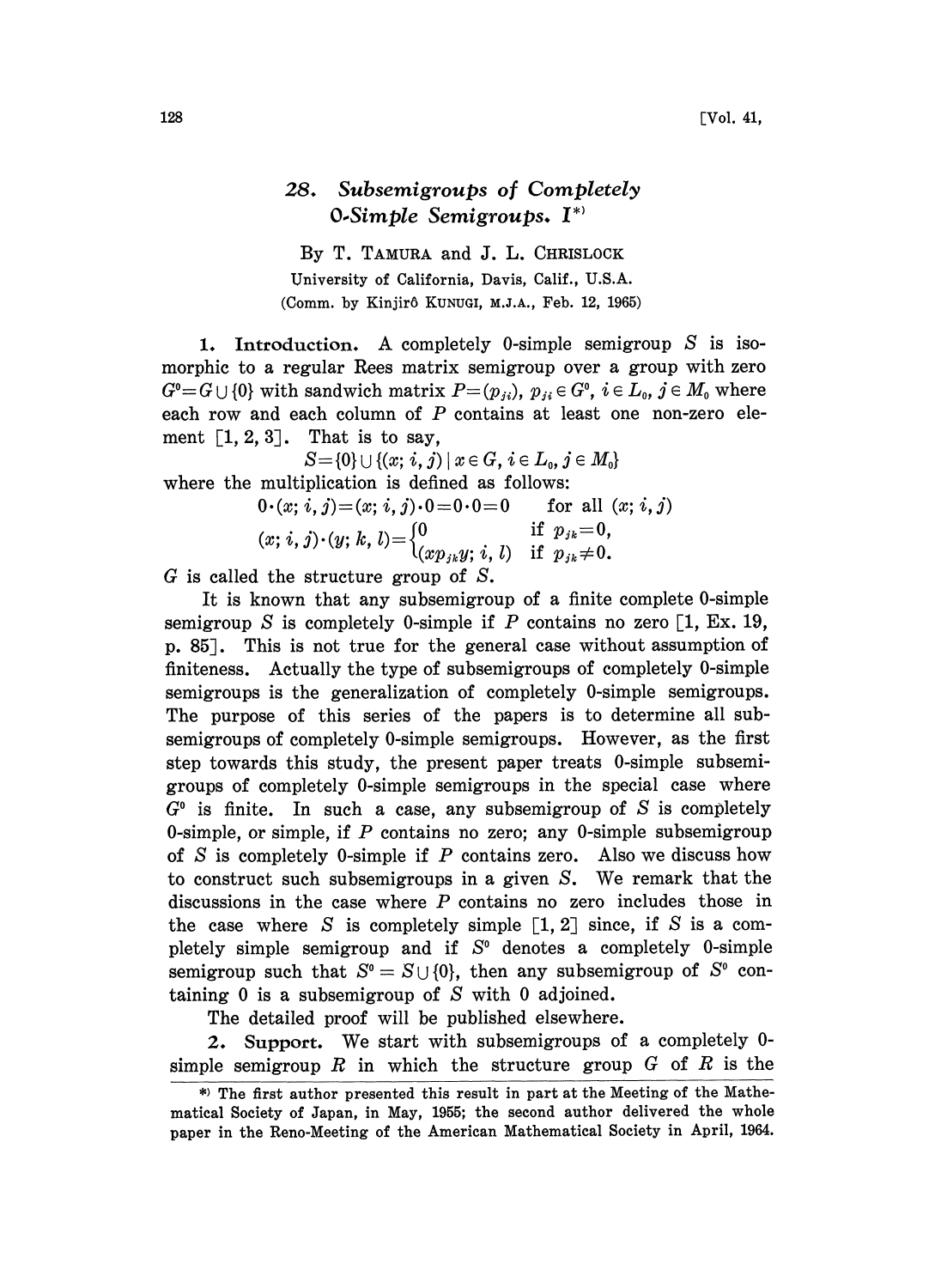identity 1 alone, i.e., the case where the elements of the sandwich matrix  $P$  are either 1 or 0.  $R$  is characterized as follows: Let  $R = \{0\} \cup R'$  where  $R' = \{(i, j) \mid i \in L_0, j \in M_0\} = L_0 \times M_0$ . Let  $\Delta$  denote a subset of the set  $M_0 \times L_0$  satisfying the following condition: for each  $i \in L_0$  there is at least one  $j \in M_0$  such that  $(j, i) \in \Delta$ ; for each  $j \in M_0$  there is at least one  $i \in L_0$  such that  $(j, i) \in \Lambda$ . Define a binary operation on  $R$  as follows:

$$
0 \cdot (i, j) = (i, j) \cdot 0 = 0 \cdot 0 = 0 \quad \text{for all } (i, j)
$$
  

$$
(i, j) \cdot (k, l) = \begin{cases} 0 & \text{if } (j, k) \notin \Lambda \\ (i, l) & \text{if } (j, k) \in \Lambda \end{cases}
$$

Let V be a subsemigroup of R, and let  $\Gamma = V \cap \Delta^{-1}$  where  $\Delta^{-1} =$ Let V be a subsemigroup of R, and let  $\Gamma = V \cap \Delta^{-1}$  where  $\Delta^{-1} = \{(i, j) | (j, i) \in \Delta\}$ . If  $\Gamma$  is empty, then V is a nullsemigroup [1]. We may assume  $\Gamma \neq \phi$ . Now we define an equivalence relation  $\overline{\rho}$  on  $\Gamma$ by the transitive closure of a relation  $\rho$  on  $\Gamma$ :

$$
(i,j)\rho(k,\,l)\quad{\rm if\;\;and\;\;only\;\;if\;\;}i\!=\!k\;\;or\;\;j\!=\!l.
$$

Thus  $\Gamma$  is divided into equivalence classes modulo  $\bar{\rho}$ :

$$
\Gamma = \bigcup_{\alpha \in J} \Gamma_{\alpha}
$$

Further define

$$
L_{\alpha} = \{i \mid (i, j) \in \Gamma_{\alpha} \text{ for some } j \in M_{0}\}, \qquad L = \bigcup_{\alpha \in J} L_{\alpha},
$$
  

$$
M_{\alpha} = \{j \mid (i, j) \in \Gamma_{\alpha} \text{ for some } i \in L_{0}\}, \qquad M = \bigcup_{\alpha \in J} M_{\alpha}.
$$

Lemma 1. Let V be a subsemigroup of R. Then we have (1)  $L_{\alpha} \times M_{\alpha} \subseteq V$  for all  $\alpha \in J$ .

(2)  $(L_{\alpha} \times M_{\beta}) \cap V \neq \emptyset$ ,  $\alpha, \beta \in J$ , implies  $L_{\alpha} \times M_{\beta} \subseteq V$ .

Lemma 2. If  $V$  is a 0-simple subsemigroup of  $R$ , then  $V \subseteq (L \times M) \cup \{0\}.$ 

With using these lemmas, we have

Theorem 1. If  $\Delta^{-1} = R'$ , then V is a subsemigroup of R which contains 0 if and only if  $V = \{0\} \cup (L \times M)$ . If  $\Delta^{-1} \neq R'$ , then a subsemigroup V of R is 0-simple if and only if  $V = \{0\} \cup (L \times M)$ .

The semigroup  $R$  is closely related to a general case as follows: Let S be a completely 0-simple semigroup over finite  $G^{\circ}$  with sandwich matrix  $P=(p_{ji}), j \in M_0, i \in L_0;$  let  $R=\{0\} \cup (L_0 \times M_0).$ 

Define a binary operation on  $R$  by

 $0 \cdot x = x \cdot 0 = 0$ 

$$
(i, j) \cdot (k, l) = \begin{cases} 0 & \text{if } p_{jk} = 0 \\ (i, l) & \text{if } p_{jk} \neq 0. \end{cases}
$$

Then R is a homomorphic image of S under the mapping  $\varphi$ :<br>  $0\varphi = 0$   $(z, i, j)\varphi = (i, j)$ .

$$
0\varphi=0, \qquad (z; \, i, \, j)\varphi=(i, \, j).
$$

Definition. Let T be a subsemigroup of S containing 0. The restriction  $T\varphi$  of  $\varphi$  to T is called the support of T. If there are two subsets L and M of  $L_0$  and M<sub>0</sub> respectively such that  $T\varphi =$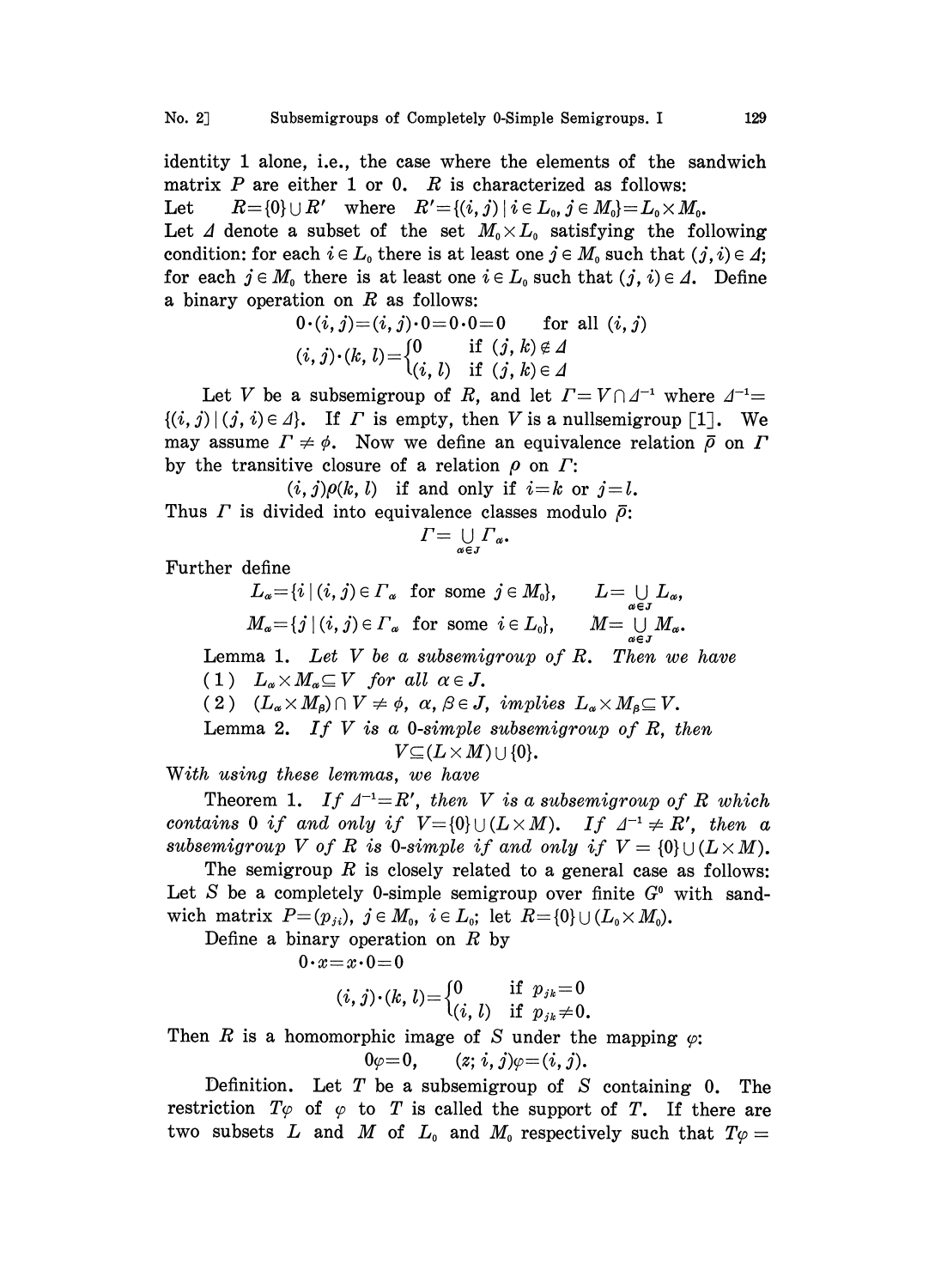$\{0\} \cup (L \times M)$ , then T is said to have a rectangular support.

3. Subsemigroups of S. In the consequence of Theorem 1, we can say that if  $T$  is a 0-simple subsemigroup of  $S$  then  $T$  has <sup>a</sup> rectangular support. We shall derive the converse of this statement. For this purpose, some preparation is needed.

Let S be a completely 0-simple semigroup over finite  $G^0$ , and T a subsemigroup of S. Define several notations:

 $S_{ij} = \{(x; i, j) | x \in G\}$ , and hence  $S = \{0\} \cup (\bigcup\limits_{i \in L_0, j \in M}$ 

 $T_{ij} = T \cap S_{ij}$  $\Gamma = \{(i, j) | p_{ji} \neq 0, \text{ and } T_{ij} \neq \emptyset\}$  $L = \{i \mid (i, j) \in \Gamma, T_{ij} \neq \emptyset \text{ for some } j \in M_0\}$  $M = \{j \mid (i, j) \in \Gamma, T_{ij} \neq \emptyset \text{ for some } i \in L_0\}$  $G_{ij} = \{x \mid (x; i, j) \in T_{ij}\}\$ 

Lemma 2. Let  $(i, j) \in \Gamma$ . If T is a subsemigroup of S then  $G_{ii}p_{ii}$  and  $p_{ii}G_{ii}$  are isomorphic onto the subsemigroup  $T_{ii}$ . If G is finite, then they are subgroups of G, and  $G_{ij}p_{ji}=G_{ik}p_{ki}$  and  $p_{ji}G_{ij} = p_{jk}G_{kj}$  for all  $(i, j)$ ,  $(i, k)$ ,  $(k, j) \in \Gamma$ .

Because of Lemma 2, we define

 $G_i = G_{ij} p_{ji}, \quad G_{ij} = p_{ji} G_{ij}$  whenever  $(i, j) \in \Gamma$ .

By Theorem <sup>1</sup> we have the following theorem, generalization of Theorem 1.

Theorem 2. If  $\Delta^{-1} = R'$ , any subsemigroup with zero T of S over finite G<sup>o</sup> has a rectangular support. If  $\Delta^{-1} \neq R'$ , then T is O-simple if and only if T has a rectangular support.

The following lemma is useful for the arguments later.

Lemma 3. If G is finite and if T is a subsemigroup with  $0$ of S, then, for each  $(i, j) \in L \times M$  with  $G_{ij} \neq \phi$ , there is an element  $a \in G$  such that

$$
G_{ij} = aG_{\bullet j} = G_i \cdot a \cdot
$$

Let T be a 0-simple subsemigroup with support  $\{0\} \cup (L \times M)$ . For each  $(i, j) \in L \times M$ , a matrix  $\Pi = (\pi_{ji}), j \in M$ ,  $i \in L$ , is defined as follows:

$$
\pi_{ji} = \begin{cases} p_{ji} & \text{if } p_{ji} \neq 0 \\ a_{ji}^{-1} & \text{if } p_{ji} = 0 \end{cases}
$$

where  $a_{ji}$  is one of the elements satisfying  $G_{ij}=a_{ji}G_{ij}=G_i$ ,  $a_{ji}$  in Lemma 3. Thus Lemma 3.

 $G_i = G_{ij}\pi_{ji}, \quad G_{ij} = \pi_{ji}G_{ij}, \quad (i, j) \in L \times M.$ 

We have the construction theorem.

Theorem 3. Let S be a completely 0-simple semigroup over finite  $G^{\circ}$ , that is, a regular Rees matrix semigroup over finite  $G^{\circ}$ with sandwich  $(M_0\times L_0)$ -matrix  $(p_{ji})$ ,  $j\in M_0$ ,  $i\in L_0$ . To construct a subsemigroup with zero T of S: